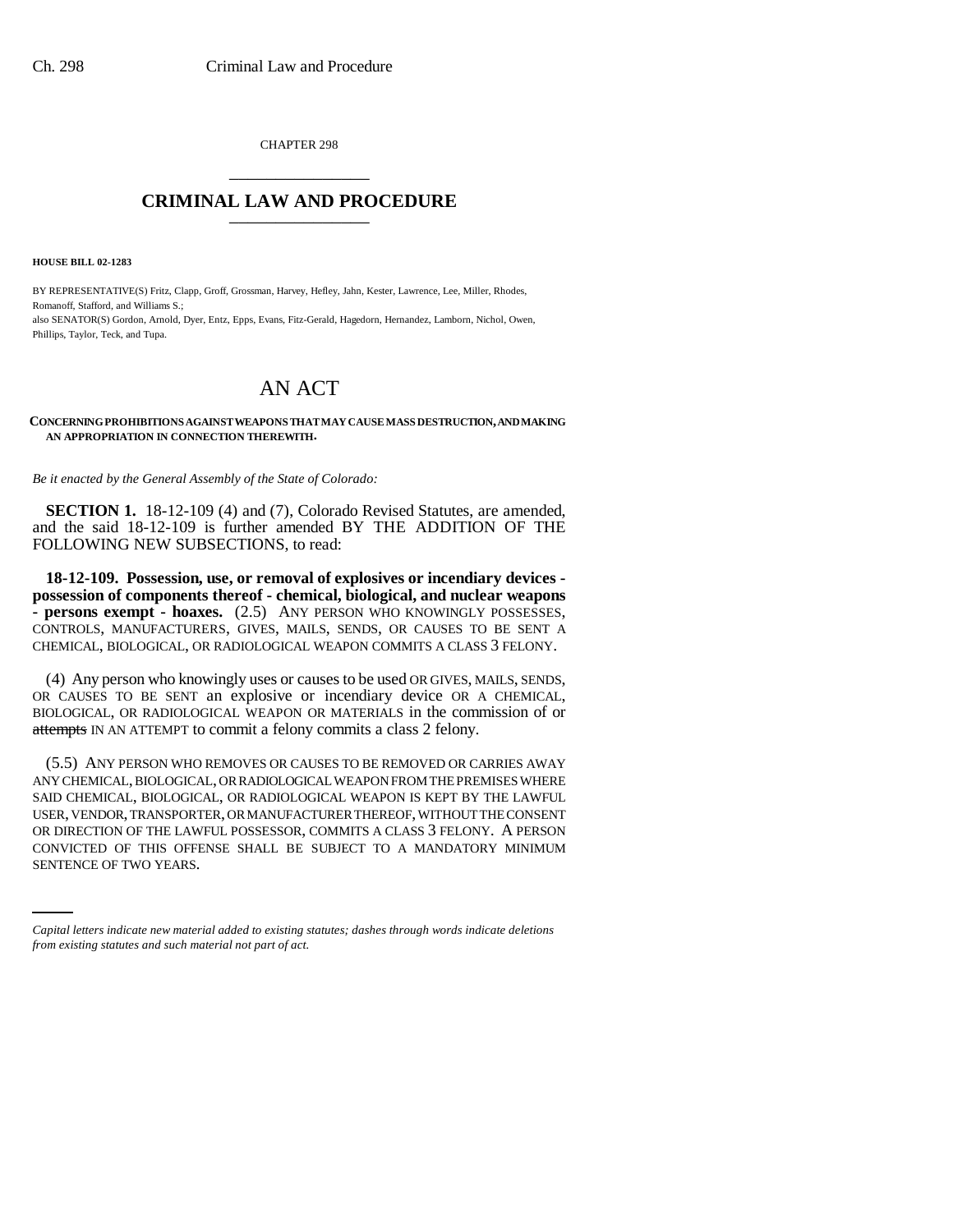(6.5) ANY PERSON WHO POSSESSES ANY CHEMICAL WEAPON, BIOLOGICAL WEAPON, OR RADIOLOGICAL WEAPON PARTS COMMITS A CLASS 3 FELONY.

(7) Any person who manufactures or possesses or who gives, mails, sends, or causes to be sent any false, facsimile, or hoax explosive or incendiary device OR CHEMICAL, BIOLOGICAL, OR RADIOLOGICAL WEAPON to another person or places any such purported explosive or incendiary device OR CHEMICAL, BIOLOGICAL, OR RADIOLOGICAL WEAPON in or upon any real or personal property commits a class 5 felony.

**SECTION 2.** 18-12-109 (3), Colorado Revised Statutes, is amended BY THE ADDITION OF A NEW PARAGRAPH to read:

**18-12-109. Possession, use, or removal of explosives or incendiary devices possession of components thereof - persons exempt - hoaxes.** (3) Subsection (2) of this section shall not apply to the following persons:

(f) A PERSON OR ENTITY AUTHORIZED TO USE CHEMICAL, BIOLOGICAL, OR RADIOLOGICAL MATERIALS IN THEIR LAWFUL BUSINESS OPERATIONS WHILE USING THE CHEMICAL, BIOLOGICAL, OR RADIOLOGICAL MATERIALS IN THE COURSE OF LEGITIMATE<br>BUSINESS ACTIVITIES. AUTHORIZED USERS SHALL INCLUDE CLINICAL, AUTHORIZED USERS SHALL INCLUDE CLINICAL, ENVIRONMENTAL, VETERINARY, AGRICULTURAL, PUBLIC HEALTH, OR RADIOLOGICAL LABORATORIES AND ENTITIES OTHERWISE LICENSED TO POSSESS RADIOLOGICAL MATERIALS.

**SECTION 3.** Part 1 of article 1 of title 17, Colorado Revised Statutes, is amended BY THE ADDITION OF A NEW SECTION to read:

**17-1-139. Appropriation to comply with section 2-2-703 - H.B. 02-1283.** (1) PURSUANT TO SECTION 2-2-703, C.R.S., THE FOLLOWING STATUTORY APPROPRIATIONS, OR SO MUCH THEREOF AS MAY BE NECESSARY, ARE MADE IN ORDER TO IMPLEMENT H.B. 02-1283, ENACTED AT THE SECOND REGULAR SESSION OF THE SIXTY-THIRD GENERAL ASSEMBLY:

(a) FOR THE FISCAL YEAR BEGINNING JULY 1, 2002, IN ADDITION TO ANY OTHER APPROPRIATION, THERE IS HEREBY APPROPRIATED FROM THE CAPITAL CONSTRUCTION FUND CREATED IN SECTION 24-75-302, C.R.S., TO THE CORRECTIONS EXPANSION RESERVE FUND CREATED IN SECTION 17-1-116, THE SUM OF SIXTY-NINE THOUSAND FOUR HUNDRED SIXTY-SEVEN DOLLARS (\$69,467).

(b) FOR THE FISCAL YEAR BEGINNING JULY 1, 2003, IN ADDITION TO ANY OTHER APPROPRIATION, THERE IS HEREBY APPROPRIATED TO THE DEPARTMENT OF CORRECTIONS, OUT OF ANY MONEYS IN THE GENERAL FUND NOT OTHERWISE APPROPRIATED, THE SUM OF TWENTY-SEVEN THOUSAND TWO HUNDRED FIFTY-ONE DOLLARS (\$27,251).

(c) FOR THE FISCAL YEAR BEGINNING JULY 1, 2004, IN ADDITION TO ANY OTHER APPROPRIATION, THERE IS HEREBY APPROPRIATED TO THE DEPARTMENT OF CORRECTIONS, OUT OF ANY MONEYS IN THE GENERAL FUND NOT OTHERWISE APPROPRIATED, THE SUM OF TWENTY-SEVEN THOUSAND TWO HUNDRED FIFTY-ONE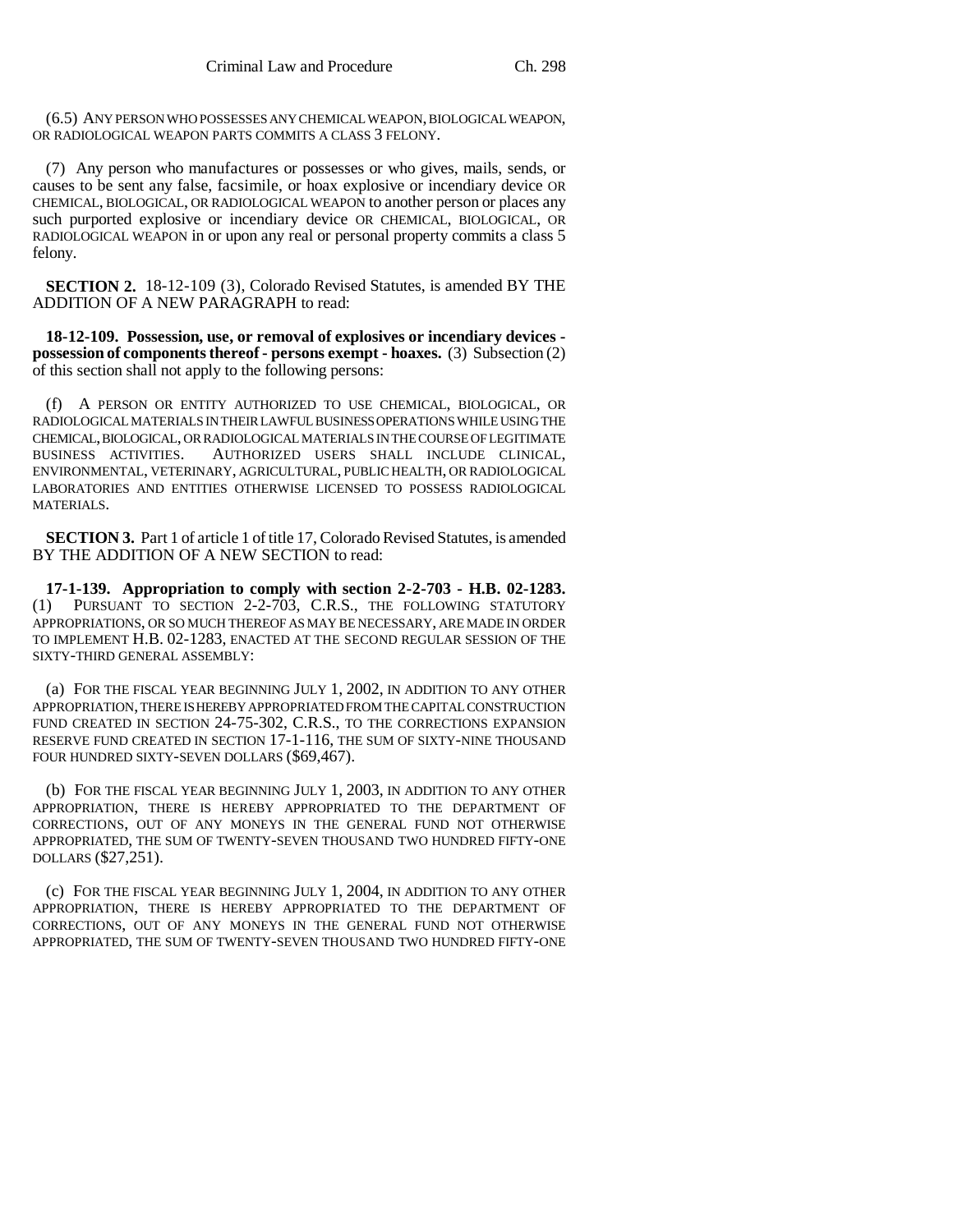## DOLLARS (\$27,251).

(d) FOR THE FISCAL YEAR BEGINNING JULY 1, 2005, IN ADDITION TO ANY OTHER APPROPRIATION, THERE IS HEREBY APPROPRIATED TO THE DEPARTMENT OF CORRECTIONS, OUT OF ANY MONEYS IN THE GENERAL FUND NOT OTHERWISE APPROPRIATED, THE SUM OF TWENTY-SEVEN THOUSAND TWO HUNDRED FIFTY-ONE DOLLARS (\$27,251).

(e) FOR THE FISCAL YEAR BEGINNING JULY 1, 2006, IN ADDITION TO ANY OTHER APPROPRIATION, THERE IS HEREBY APPROPRIATED TO THE DEPARTMENT OF CORRECTIONS, OUT OF ANY MONEYS IN THE GENERAL FUND NOT OTHERWISE APPROPRIATED, THE SUM OF TWENTY-SEVEN THOUSAND TWO HUNDRED FIFTY-ONE DOLLARS (\$27,251).

(2) IT IS THE INTENT OF THE GENERAL ASSEMBLY THAT THE GENERAL FUND APPROPRIATION IN SUBSECTION (1) OF THIS SECTION FOR THE IMPLEMENTATION OF THIS SECTION SHALL BE DERIVED FROM SAVINGS GENERATED FROM THE IMPLEMENTATION OF THE PROVISIONS OF H.B. 02-1241, AS ENACTED DURING THE SECOND REGULAR SESSION OF THE SIXTY-THIRD GENERAL ASSEMBLY.

**SECTION 4.** 24-75-302 (2) (o), Colorado Revised Statutes, is amended to read:

**24-75-302. Capital construction fund - capital assessment fees - calculation.** (2) As of July 1, 1988, and July 1 of each year thereafter through July 1, 2005, a sum as specified in this subsection (2) shall accrue to the capital construction fund. The state treasurer and the controller shall transfer such sum out of the general fund and into the capital construction fund as moneys become available in the general fund during the fiscal year beginning on said July 1. Transfers between funds pursuant to this subsection (2) shall not be deemed to be appropriations subject to the limitations of section 24-75-201.1. The amount which shall accrue pursuant to this subsection (2) shall be as follows:

(o) On July 1, 2002, one hundred million dollars, plus thirteen thousand nine hundred sixty-two dollars pursuant to S.B. 98-021, enacted at the second regular session of the sixty-first general assembly; plus eight million three hundred seven thousand five hundred nine dollars pursuant to H.B. 98-1156, enacted at the second regular session of the sixty-first general assembly; plus three hundred ninety-seven thousand nine hundred twenty-three dollars pursuant to H.B. 98-1160, enacted at the second regular session of the sixty-first general assembly; plus fifty thousand three hundred sixty-four dollars pursuant to H.B. 00-1107, enacted at the second regular session of the sixty-second general assembly; plus one hundred twenty-one thousand five hundred sixty-seven dollars pursuant to H.B. 00-1201, enacted at the second regular session of the sixty-second general assembly; plus two hundred fifty thousand eighty-one dollars pursuant to H.B. 00-1214, enacted at the second regular session of the sixty-second general assembly; plus forty thousand five hundred twenty-two dollars pursuant to H.B. 00-1247, enacted at the second regular session of the sixty-second general assembly; plus one million seven hundred sixty-eight thousand two hundred twenty-five dollars pursuant to H.B. 01-1205, enacted at the first regular session of the sixty-third general assembly; plus one hundred thirty-eight thousand nine hundred thirty-four dollars pursuant to H.B. 01-1242, enacted at the first regular session of the sixty-third general assembly; PLUS SIXTY-NINE THOUSAND FOUR